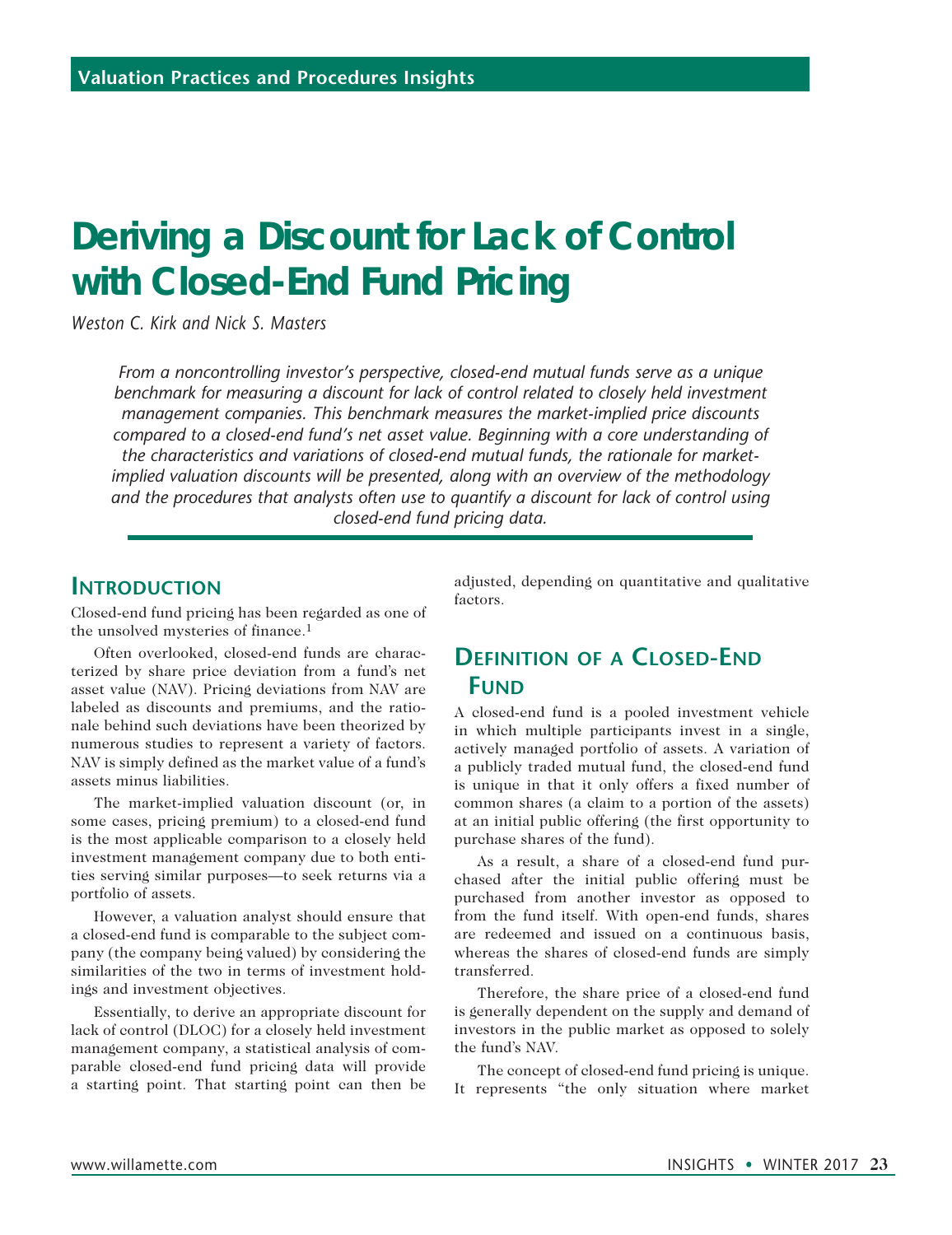valuations exist both for the assets and for the ownership claims on the returns from [the] assets."2

In essence, the concept of closed-end fund pricing represents the foundation for various defining elements that characterize the way closed-end funds operate, perform, and, of particular importance to valuation analysts, deviate from NAV in the form of price discounts and price premiums.

## **Determinants of Closed-End Fund Pricing**

Typically, closed-end funds achieve higher returns at the expense of greater risk, while open-end funds provide moderate returns accompanied with moderate risk.

The concept of closed-end fund pricing uniquely positions closed-end funds to pursue higher returns through various means, as outlined below.

### **Diverse Investment Holdings**

First, closed-end funds do not manage inflows and outflows of cash caused by redemptions and issuances, unlike open-end funds. As a result, closedend funds can remain fully invested for long periods of time.

This unique characteristic allows for greater flexibility in regard to a closed-end fund's investment holdings and asset management style since the fund does not need to maintain cash reserves or liquidate assets for the purpose of large investor redemptions.

Due to increased flexibility relative to open-end funds, closed-end funds are capable of investing in less-liquid securities such as thinly traded municipal bonds, small company stocks, and emerging market securities.

Furthermore, closed-end funds are capable of allocating larger portions of capital to less liquid securities relative to open-end funds. An open-end fund is restricted to allocating a maximum of 15 percent of assets to less liquid securities according to the Investment Company Act of 1940.3

Although closed-end funds are also regulated under the Investment Company Act of 1940, closedend funds are not subject to this restriction due to their closed-end nature. As a result, closed-end funds are well positioned to seek returns from less liquid and overlooked securities.

Generally, closed-end funds are classified as either equity or debt funds. However, unique closedend funds exist such as options arbitrage funds, floating rate funds, and hybrid funds.

The various types of closed-end funds are presented in Exhibit 1.

#### **Leverage**

Closed-end funds commonly employ leverage to maximize returns. As of year-end 2015, approximately 65 percent of closed-end funds employed leverage as part of their investment strategy. Specifically, closed-end funds employ two classifications of leverage consisting of structural leverage and portfolio leverage.

Structural leverage is the predominant form of leverage used among closed-end funds with approximately 87 percent of leveraged funds employing structural leverage.4

Closed-end funds apply structural leverage through a process of issuing debt and preferred shares for the purpose of increasing the fund's portfolio assets.

On the other hand, portfolio leverage is a relatively straightforward form of leverage applied through the purchase of derivatives such as options contracts.

| EXNIDIT I<br><b>Closed-End Fund Classification</b> |                                    |                             |                           |
|----------------------------------------------------|------------------------------------|-----------------------------|---------------------------|
|                                                    | Equity                             | <b>Fixed Income</b>         | Other                     |
|                                                    | • General equity funds             | • U.S. mortgage bond funds  | • Floating rate funds     |
|                                                    | • Specialized equity funds         | Investment-grade bond funds | • Options arbitrage funds |
|                                                    | • Income and preferred stock funds | • Loan participant funds    | • Hybrid funds            |
|                                                    | • Convertible securities funds     | • High yield bond funds     |                           |
|                                                    | • World equity funds               | • National muni bond funds  |                           |
|                                                    |                                    | World income funds          |                           |
|                                                    |                                    |                             |                           |

# **Exhibit 1**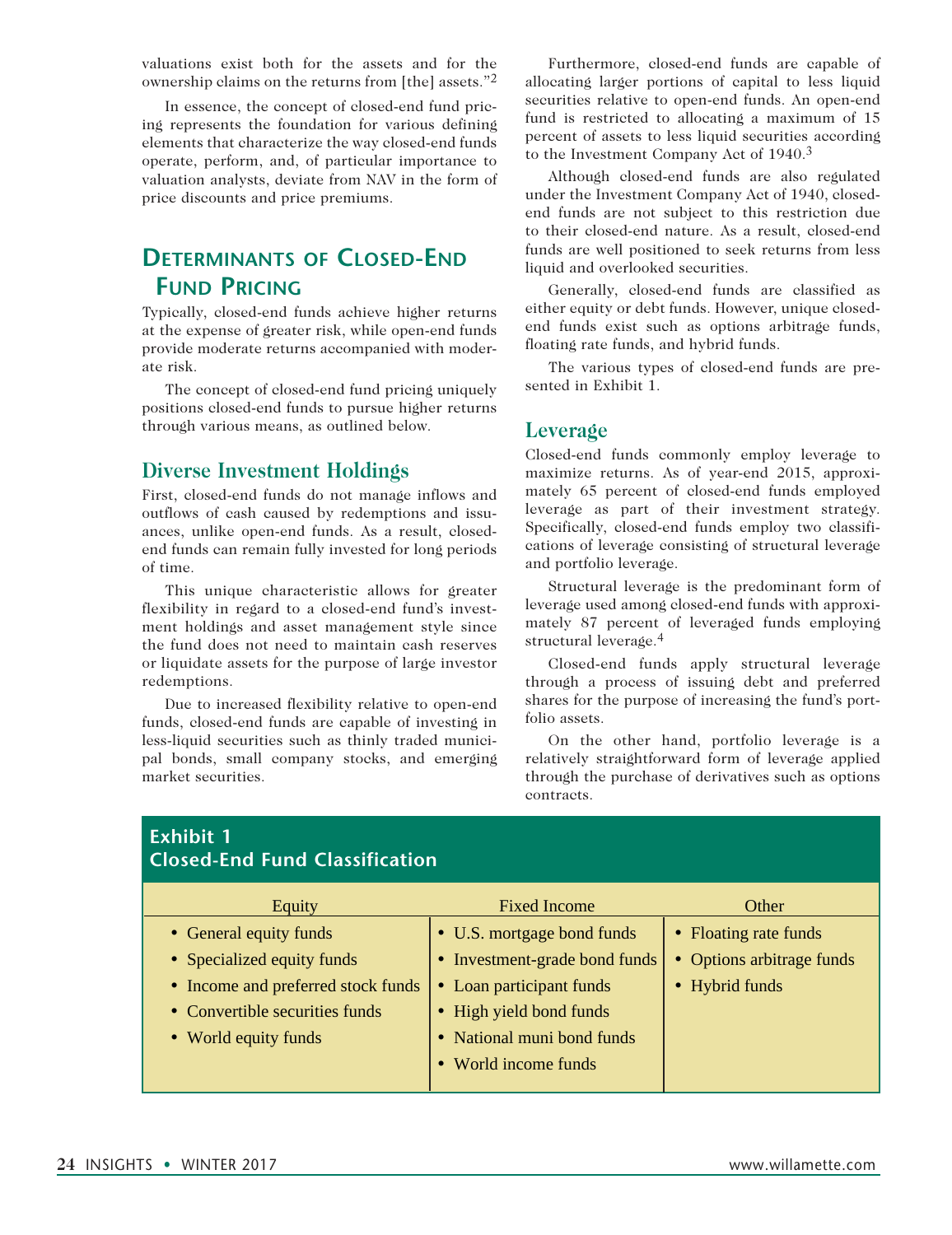Closed-end fund returns are also maximized due to the uncommon amount of leverage permitted under regulations relative to open-end funds. Closed-end funds are capable of leveraging their investments by a maximum of three-to-one (or 33 percent) according to Securities and Exchange Commission (SEC) regulations.5

The ability to leverage allows a portfolio manager greater flexibility, as leverage allows one to potentially borrow (i.e., lever) at rates lower than the yield of a particular investment.

For example, a real estate investor may purchase a house (an illiquid asset) with a mortgage (leverage) with the purpose of deriving rental income that yields a higher rate than the interest on the loan.

As straightforward as the concept may be, a potential caveat exists as a general rule of thumb: applying leverage to an investment increases the potential for greater returns, while also increasing the potential for greater losses and increased price volatility.

Overall, due to the flexible operating nature of closed-end funds relative to their open-end counterparts, a greater variety of investment objectives are feasible and easily accessible within the range of closed-end funds available.

Given a closed-end fund's ability to leverage its investments and its flexibility to seek returns from less liquid securities, actively managed closedend funds are more advantageously positioned to achieve high returns (with regard to increased risk) relative to most actively managed open-end funds.

Figure 1 compares the number of closed-end funds that employ structural leverage to the number of closed-end funds that employ portfolio leverage.

### **Performance**

When analyzing the performance of a closed-end fund, more than just the fund's yield on assets must be considered. A closed-end fund's distributions income distributed to shareholders on a monthly or quarterly basis—should be accounted for, along with the fund's current market price.

As of year-end 2015, 69 percent of closed-end funds issued distributions to shareholders primarily consisting of interest income and dividend payouts.6 Generally, distributions are sourced from the return of shareholder capital, realized capital gains, and income in the form of interest and dividends.

A proper measure of performance for a closedend fund would be to measure its total return in regard to the change in:

- 1. the market price of the fund,
- 2. yield to NAV, and
- 3. fund distributions for a given time period.

This concept is presented in Figure 2.

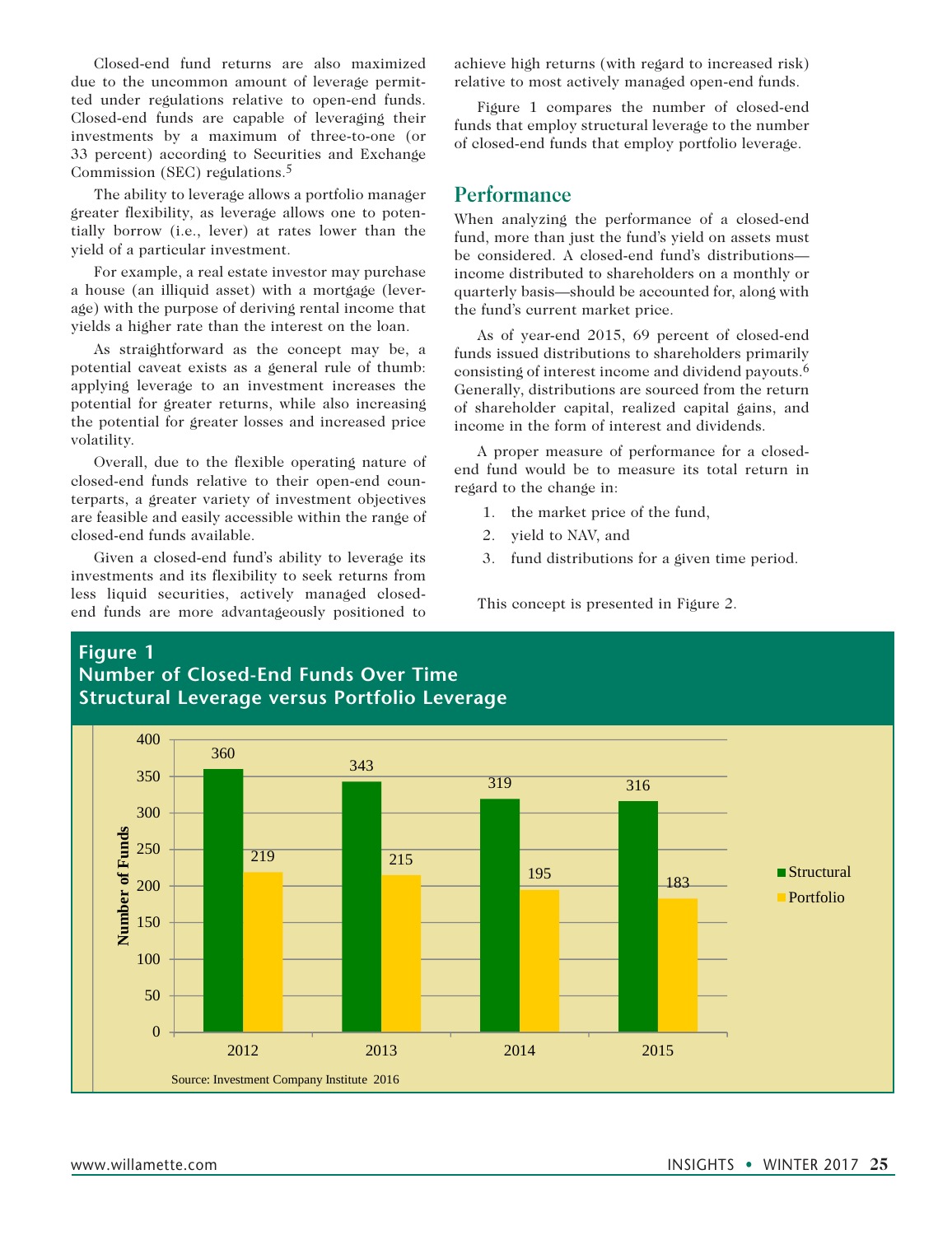## **Figure 2 Closed-End Funds Simple Price Return versus Total Return as of Fiscal Year-End 2015**



According to the Investment Company Institute, total assets of closed-end funds have decreased within the past 10 years. Between 2005 and 2015, total assets have ranged between \$184 billion and \$312 billion, with asset levels still below the prerecession high of \$312 billion.

A partial reason for lackluster growth in assets of closed-end funds is due to stricter regulations regarding leverage following the financial crisis.

This concept is presented in Figure 3.

Additionally, the Investment Company Institute outlines four factors that have contributed to the poor growth of closed-end fund assets:

First, continued widespread discounts on existing closed-end funds has created an environment in which it is difficult for fund sponsors to launch new closed-end funds. Second, several closed-end funds have repurchased shares through tender offers over the past few years. . . . Third, a few closed-end funds have liquidated each year and others have converted into open-end mutual funds or ETFs. Finally, closed-end fund preferred share assets have declined since the financial crisis of 2008.<sup>7</sup>

## **Price Premiums and Price Discounts**

Because the share price of a closed-end fund is predominantly determined by supply and demand of market participants, a price discount or price

premium to a fund's NAV is a common characteristic among closed-end funds.

A price discount is defined by a share price that is below the fund NAV, and a price premium is defined as a share price above the fund NAV.

Price discounts and price premiums are typically explained by a multitude of factors that affect investor perception and, thereby, investor demand.

In particular, the degree to which a closed-end fund is discounted from its NAV is the subject of numerous studies that have concluded the following explanations:

- 1. Value and cost of management
- 2. Liquidity of investments and management fees
- 3. Tax liability associated with opening a fund
- 4. Fund distribution policy
- 5. Price volatility
- 6. Uncertainty relating to the size of the discount
- 7. Market sentiment

Of the preceding explanations, the most commonly cited explanations for discounts to closedend funds are a fund's historical distribution policy and market sentiment.8

In regard to market sentiment, the discounts applied to closed-end funds are specifically influ-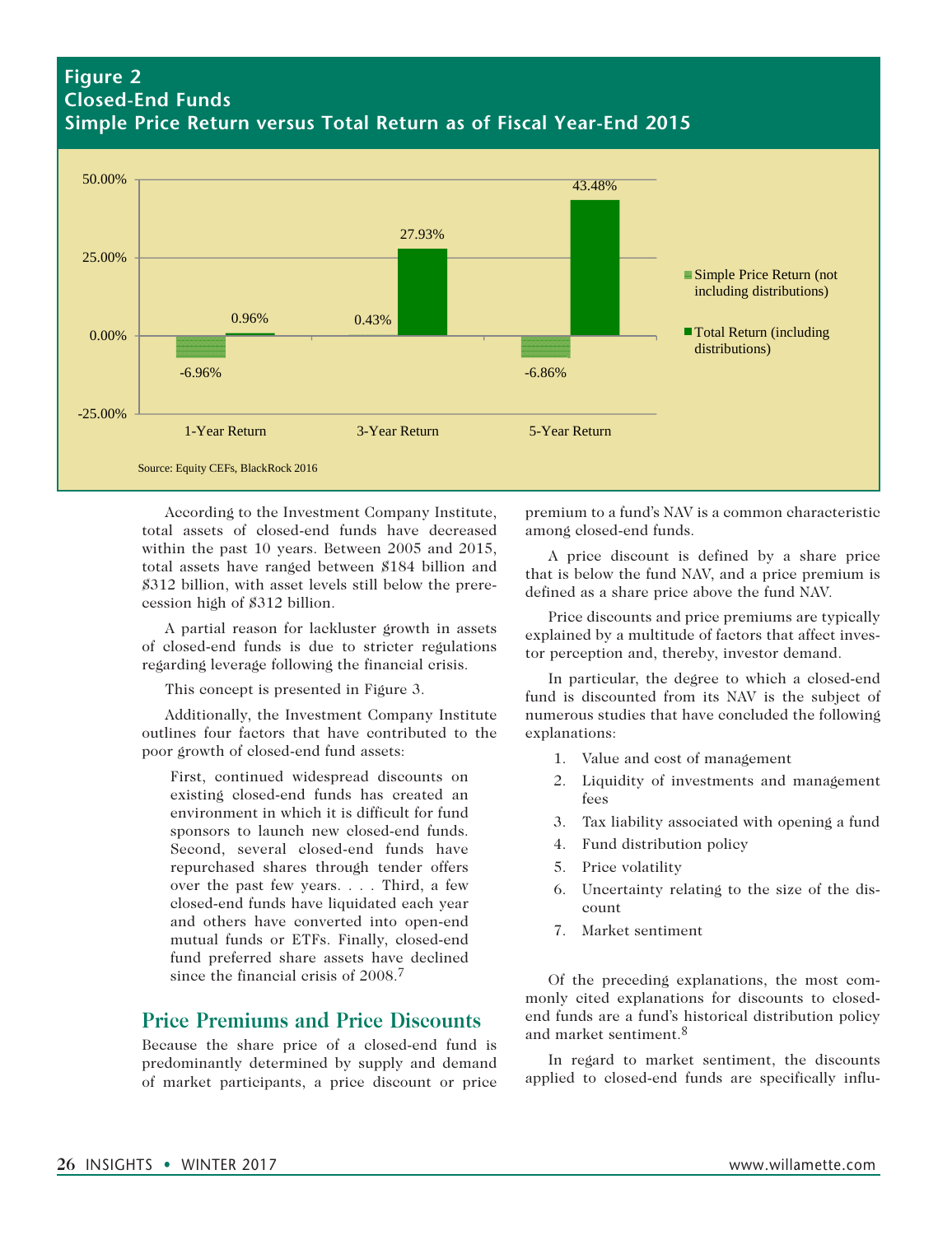### **Figure 3 Total Assets of Closed-End Funds**



enced by the investment objective and whether or not the primary investment holdings of a closed-end fund are in vogue with investors.

For example, as of fiscal year-end 2015, municipal bond securities appear to be the asset in vogue according to the Investment Company Institute, "price deviations from net asset values on domestic municipal bond closed-end funds narrowed by yearend 2015, reflecting increased investor interest in municipal securities."9

And, as of year-end 2015, the average discount for domestic equity closed-end funds had widened to an average of 9 percent, indicating that equities are falling slightly out of favor among investors.

Overall, the discount applied to a closed-end fund relies on the qualities of the fund itself and investor sentiment. In terms of valuation analysis, explanations of such discounts have the potential to be comparable to a closely held entity under the right circumstances.

# **Lack of Control and Security Valuation**

One of the most important variables affecting value is the degree of control rights, if any, inherent in the interest being valued. The value associated with

control depends on the ability to exercise any or all of a variety of rights typically associated with control.

As a result, the value of a noncontrolling interest is not necessarily equivalent to the pro rata percent of the value of the entire enterprise or the underlying NAV, such as the case with closed-end fund pricing.

By definition, the holder of a noncontrolling interest lacks ownership control, and has little or no voice in company affairs.

The following list provides examples of some of the more common indicia of ownership control:

- Elect directors and appoint management
- Determine management compensation and perquisites
- $\blacksquare$  Set policy and change the course of business
- $\blacksquare$  Acquire or liquidate assets
- $\blacksquare$  Select people with whom to do business and award contracts
- $\blacksquare$  Make acquisitions
- Liquidate, dissolve, sell out, or recapitalize the company
- Sell or acquire ownership interests
- $\blacksquare$  Register the company's ownership interests for a public offering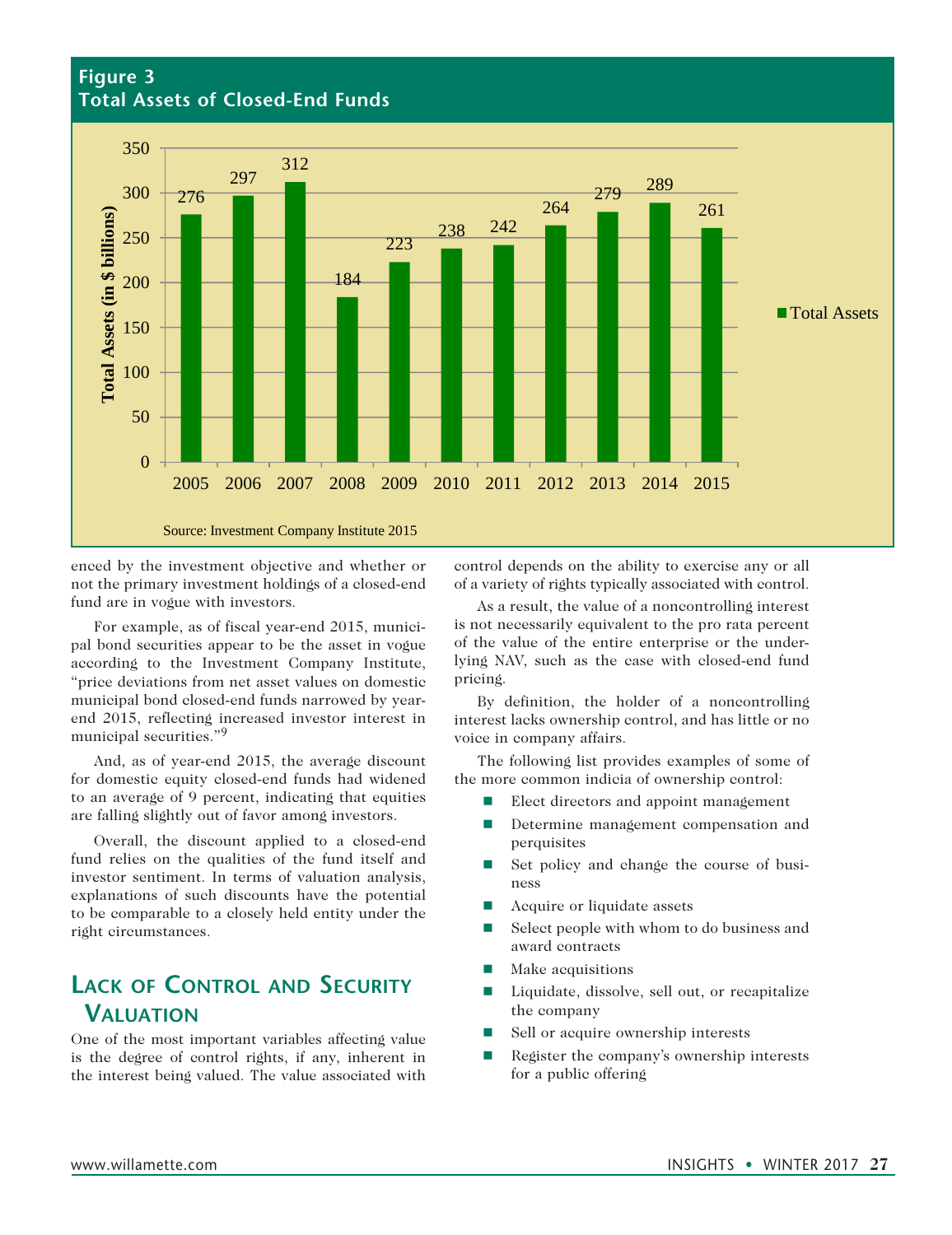- $\blacksquare$  Declare and pay dividends
- $\blacksquare$  Change the articles of organization, bylaws, operating agreement, and/or other transfer agreements

On the other hand, a private noncontrolling interest investment may not be totally bereft of control factors. For example, a noncontrolling investor may be in a position to cast crucial swing votes and, in some measure, influence important business policies.

A DLOC is based on comparable market investments of ownership interests, which may include the following:

- 1. Closed-end funds
- 2. Private equity and hedge fund companies
- 3. Oil and gas funds and master limited partnerships
- 4. Undeveloped land program real estate investment trusts
- 5. Publicly registered limited partnerships
- 6. Operating real estate investment trusts

In the case of deriving a DLOC for a closely held investment management company, closed-end funds represent the most comparable market investments of noncontrolling interests. A closed-end fund's ownership interests typically trade at discounts relative to the value of the fund's NAV.

This situation occurs because a noncontrolling investment interest lacks unilateral control over a company's underlying assets.

Furthermore, an implied DLOC is derived from a closed-end fund's discount to NAV, assuming the publicly traded nature of a closed-end fund drasti-



cally minimizes or eliminates any effect of (1) a discount for lack of marketability or (2) a discount for lack of liquidity.

## **Deriving a Discount for Lack of Control**

Valuation analysts commonly use a data set of the discounts (or, in some cases, premiums) of comparable closed-end funds for the purpose of estimating a DLOC for a closely held investment management company valuation.

To estimate a discount, valuation analysts typically calculate a mean or median of comparable discount data as a basis for subjective adjustments, considering quantitative and qualitative factors.

Ultimately, the derived discount relies on an appropriate comparison and evaluation of the specific quantitative and qualitative factors of both a closed-end fund and the subject company.

#### **Procedure 1: Data Sourcing**

The first procedure in selecting an appropriate DLOC is selecting a database with the necessary closed-end fund data. There are three primary resources to consider for closed-end fund data: Bloomberg Professional, Thomson Reuters Lipper, and Barron's.

Choosing an online database is preferred for efficiency. However, online databases are expensive to license, so inputting data into an Excel spreadsheet is a more economical alternative.

An adequate source should contain the following closed-end fund data that is as of or before the valuation date:

- 1. A fund's NAV
- 2. A fund's corresponding market price
- 3. A fund's discount or premium to NAV

At the bare minimum, a closed-end fund's NAV and corresponding price are all that are needed as the discount or premium can be calculated by finding the difference between the NAV and the market price (the difference is typically represented as a percentage of NAV). A 12-month dividend yield may also be helpful to analyze.

## **Procedure 2: Investment Holdings Classification**

The second procedure is to identify which closedend fund classification is most relevant to the subject company. When selecting guideline closed-end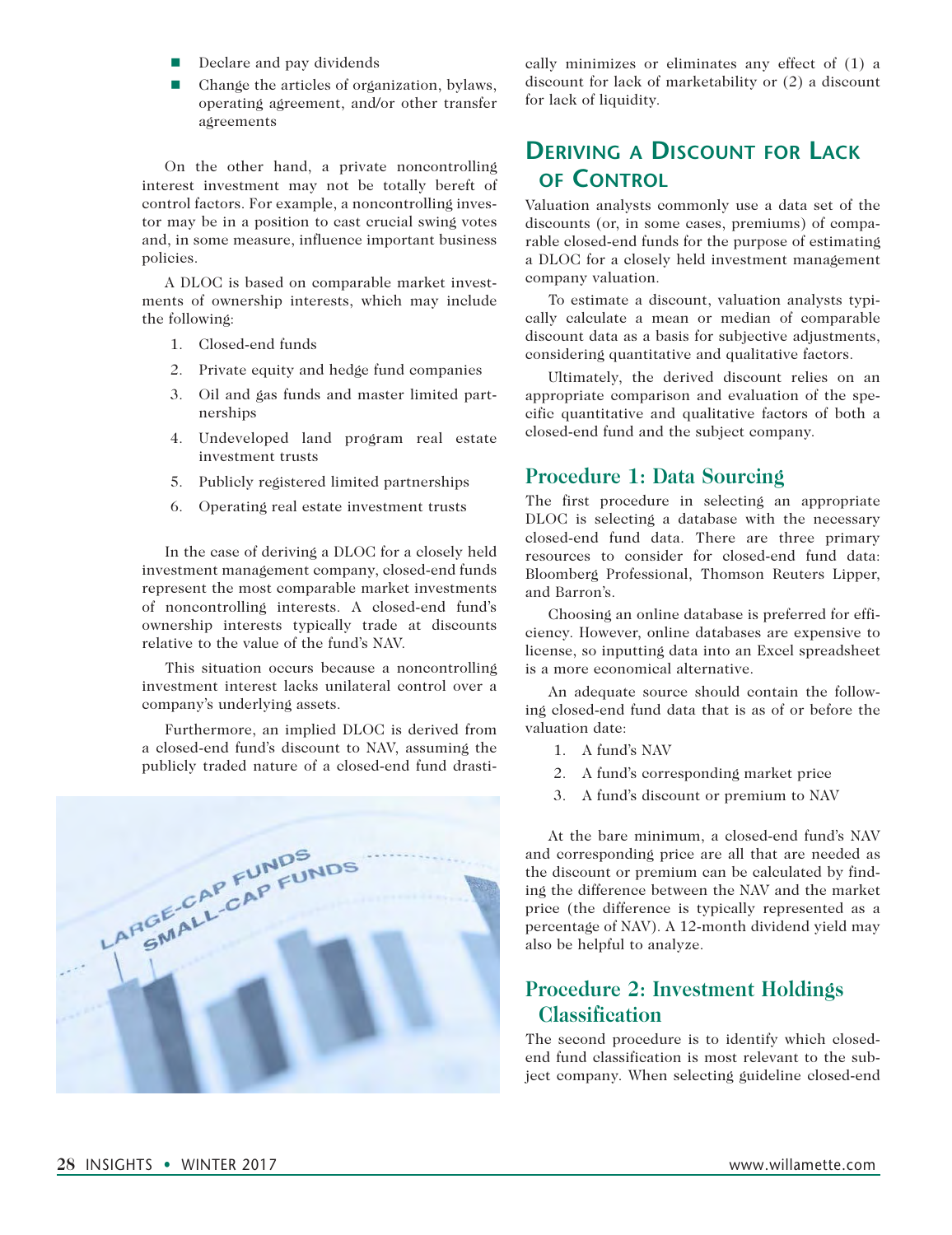funds, investment holdings of a closed-end fund should represent the holdings of the subject closely held investment management company in order to be considered as a comparable security to derive an appropriate DLOC.

Closed-end fund databases typically include classification and holding data; however, such data can be acquired via a closed-end fund's respective website.

Once the valuation analyst has narrowed down the selection of closed-end fund data by classification, further refinement is encouraged to ensure that the most relevant data set is used for the purpose of deriving a DLOC. To further refine a data set, an analyst should consider the specific holdings of the subject company in terms of diversification.

Next, an analyst should eliminate certain closedend funds containing investments that may not be relevant to the subject company.

For example, if the subject interest represented a diversified domestic equity portfolio, an analyst would refine a selection of comparable data by excluding the following:

- 1. Sector or industry specific funds
- 2. Hybrid funds that invest in both equity and fixed income
- 3. Funds that hold abnormal amounts of cash reserves that are over 50 percent of NAV

Additionally, interval funds, a type of closed-end fund, are generally not considered in a DLOC analysis due to the fact that a majority of interval funds are not publicly traded.

## **Procedure 3: Calculate the Initial Discount**

Upon compiling comparable closed-end fund data, an analyst should take into consideration outliers present in the data and select either the arithmetic mean or median of the comparable data as an initial discount to the subject interest.

## **Procedure 4: Make Adjustments**

A valuation analyst should consider relevant quantitative and qualitative factors that may be used as grounds for final adjustments to the initial discount.

A valuation analyst's judgement and ultimate determination should carefully consider the market data available and the facts of the specific case at hand before reaching a final DLOC determination.



#### **Quantitative Factors**

To further refine a comparable closed-end fund data set, specific quantitative data can be derived from a fund's prospectus such as leverage, diversification, and age of the entity.

The quantitative data that may result in an adjustment include the following:

- Asset Diversification. The greater the diversification of assets, the lower the discount, as lower business risk is associated with adequate diversification.
- Leverage as a Percentage of NAV. Higher leverage increases the DLOC given that increased leverage has the potential to increase risk and price volatility.
- Fees Charged for Management Expenses. The fees charged for management expenses may exaggerate a closed-end fund's discount or premium that may not be representative of the subject company.

#### **Qualitative Factors**

In order to arrive at a DLOC for a subject company, certain qualitative criteria are generally considered by valuation analysts as means for adjustments to the initial discount.

Relevant qualitative factors that differentiate closed-end funds from closely held investment management companies include the following:

Closed-end fund investors can vote, by required majority or supermajority margins, to open-end or liquidate a fund, or reorganize the directors and management of a fund.

 According to Thomas J. Herzfeld Advisors, Inc., in the three-year period between mid-1997 and 2000, approximately